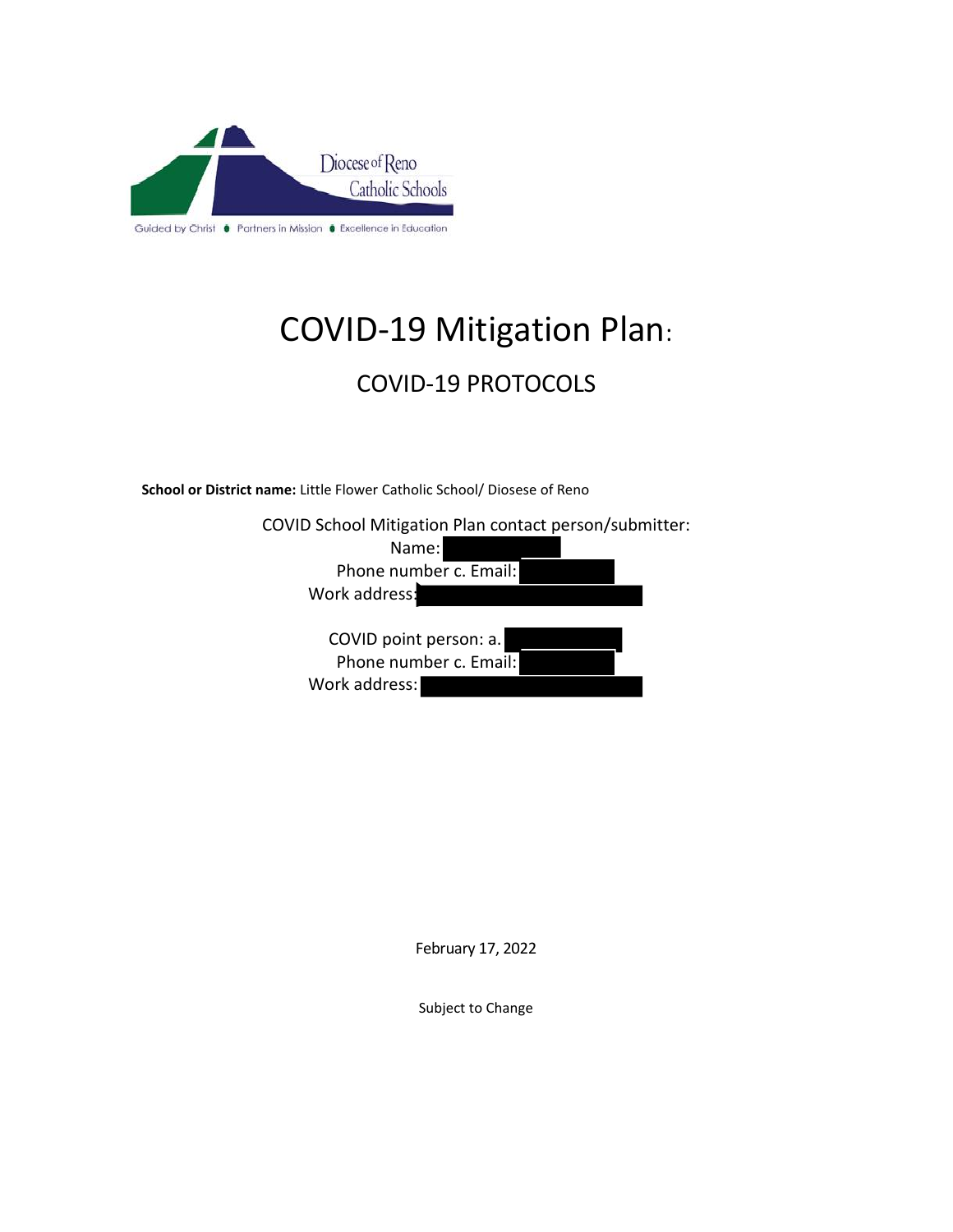# **Section 1 - The CDC Prevention Strategies**

# **Promoting vaccination**

- Weekly promoting of ongoing community vaccine events to students AND staff
	- o https://covid19washoe.com/community-vaccine-schedule/
	- o www.vaccines.gov

#### **Consistent and correct mask use**

• Little Flower Catholic School plans on notifying classrooms when a case has been in attendance while infectious.

# **Masking Upon Return from Isolation for Cases**

• Cases who return from isolation on Day 6 after onset/first positive test in absence of symptoms MUST wear a mask on Days 6 through 10.

# **Masking for Exposed Contacts**

#### **Both conditions must be met**

- 1. Contacts who are not required to stay home for quarantine (are up-to-date with vaccine series) will mask for 10 full days regardless of vaccination status\* \*Exception for those aged 5 to 17 years who are fully vaccinated, booster eligible, but not boosted, they are permitted to be exempt from quarantine
- 2. Contacts who must stay home for five days due to not being up-to-date with vaccine series may only return from quarantine on Day 6 through 10 after last date exposed if masked

# **Screening testing for COVID-19**

- Little Flower Catholic School will look into testing options for our school.
- For right now, Little Flower Catholic School encourages indivduals displaying symptoms or have known exposure to a positive individual to test. Little Flower Catholic School has testing kits for use by symptomatic or exposed students and staff.
- We will continue to recommend students and staff be tested as soon as possible after they develop one or more COVID-19 symptoms or if one of their household members or non-household close contacts test positive for COVID-19. If they choose not to be tested, they will be treated as a positive case and quarantined for the five day period.

# **Staying home when sick and getting tested**

- If a person is out with symptoms and opts to be tested, they are not to use an at-home test for verifying a negative result.
- A symptomatic person who tests positive with an at-home test is to be encouraged to seek a non- at-home test.

**Contact tracing in combination with quarantine:** Exposed persons will be excluded in accordance with most up-to-date CDC guidance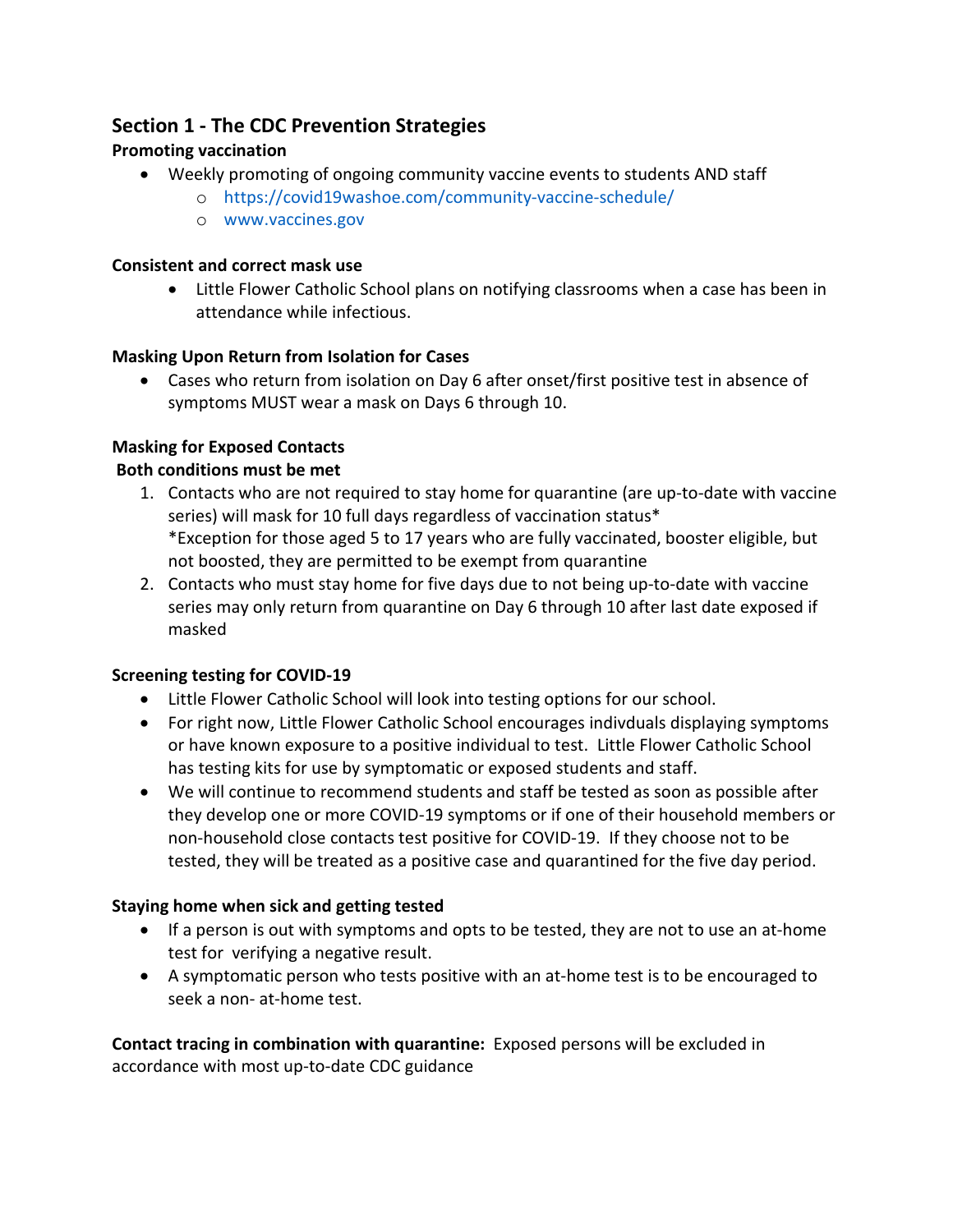#### **Discussion of the Following Layered Mitigation Techniques**

- Ventilation we have air purififyers in each room. Fans are left on during the day. Doors are left open during the day.
- Handwashing- Students are instructed to wash their hands throughout the day. Students are give handsanitizer when they enter the room in the morning. Students are given wippies when they come in from recess.
- Cleaning and disinfecting teachers clean desks 2 times a day. Our janitor cleans each room each night. Each day they wipe down all the surfaces and door handles.
- Physical distancing- students are sitting 3-6 feet apart from each other in the classroom.

#### **Section 2 - Positive case reporting to LHAs**

• Report via email to epicenter@washoecounty.gov using the attached Positive Case Report form **see Attachment 1** 

# **Section 3 - Outbreaks**

#### **How will an outbreak be defined?**

- See CSTE definition of clusters and outbreaks outlined in **Attachment 3**
- If criteria for a cluster OR an outbreak are met, must report to Washoe County Health District epidemiology program via epicenter@washoecounty.gov OR by calling 775-328- 2447

#### **What mechanism will be used for outbreak declaration and notification of the outbreak?**

- If criteria for a cluster OR an outbreak are met, must report to Washoe County Health District epidemiology program via epicenter@washoecounty.gov OR by calling 775-328- 2447
- If cluster OR outbreak criteria are met, an outbreak will be declared by the Washoe County Health District

#### **What mitigation measures will be in place once an outbreak is declared?**

- Aggregate report line listing at least once per week **see Attachment 4**
- Recommend that symptomatic persons obtain a non at-home test to prove symptoms are not COVID-19 related which could reduce the outbreak declaration duration At minimum, weekly reporting of line lists, daily is preferred

Select at minimum, six (6) of the layered prevention and mitigation techniques to be enhanced from Section One, with the option for an alternative not listed as option #10: 1. Screening testing for COVID-19 – In Weekly newsletter Screeening protocols are attached.

2. Staying home when sick and getting tested- Parents call in or email in if someone isn't feeling well. We follow up to check on them, if needed we encourage them to test.

3. Contact tracing in combination with quarantine – If we know if a student that has